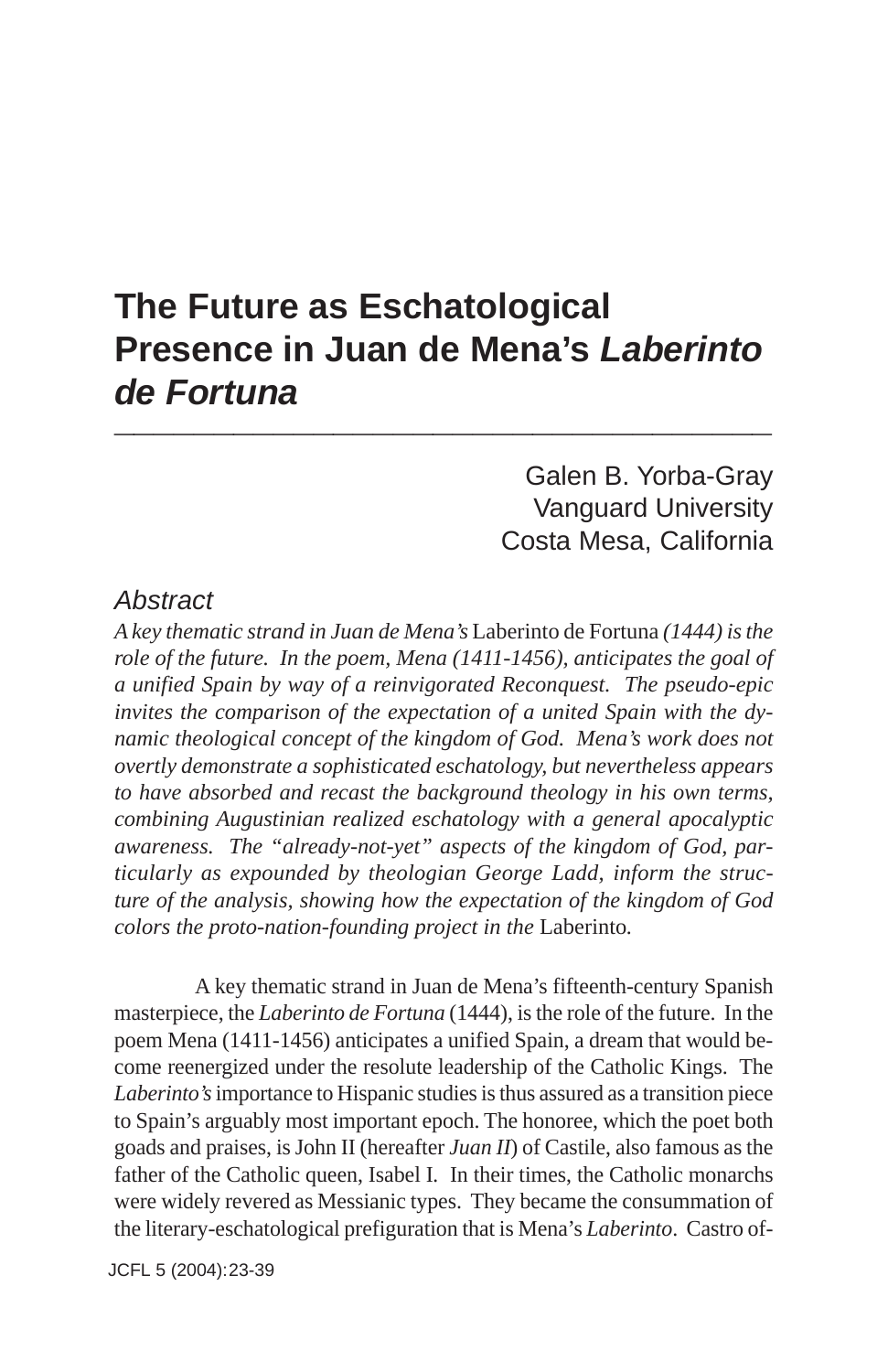fers Bachiller Palma's *Divina retribución* (1479) wherein it is noted that "[. . .] algo semejante al reino de Dios había descendido a la tierra"(25-26) (something resembling the kingdom of God had descended to earth).

Mena incorporates kingdom ideology by his use of the language of the coming/becoming kingdom of God. The result is that he not only anticipates the *Reyes Católicos*, but also evokes the victorious Christ as a vital emblem in his portrayal of Juan II. When the king is introduced in "el çerco de Mares" (the circle of Mars) (CXLII), it is with a Christ-like panegyric characterization:

> Allí sobre todos Fortuna pusiera al muy prepotente don Juan el segundo; d'España non sola, mas de todo el mundo rey se mostrava, segund su manera. (CXLII.1129-1132)1

> There Fortune placed the very powerful Don Juan II over everybody; not only over Spain, but he was showing himself as king of the whole world as is his manner.<sup>2</sup>

Here Fortune, showing her "providential face," parades the king out comparing him to Roman greatness with a description that is reminiscent of Christ in the Apocalypse.3 Nevertheless, what the poet offers with his right hand he takes away with his left. The king must not become inebriated on delusions of grandeur, but follow the practical and prudent path of Providence, the poet's vision guide. The verses following this acclamation place him among the great Spanish kings: the Alfonsos, the Fernandos, and the Enriques (cf. CXLV).

From these introductory thoughts, I put forward that the two hundred ninety-seven stanza pseudo-epic invites the comparison of the expectation of a united Spain with the dynamic theological concept of the kingdom of God.4 As the background metaphorical model *par excellence* of the Middle Ages, the kingdom of God is grounded in the monolithic theological framework of Augustine. His amillennialism, in which the prophetic and the apocalyptic are essentially fulfilled in the Church, nevertheless does not preclude a belief in the final eschatological consummation. Thus Augustine's eschatology may be seen as two-pronged for our purpose here: the continual coming of Christ in his Church (prophetic [more on this later]), and Christ's appearance for judgment (apocalyptic), (Augustine, *The City of God* XX.1.345).

The present study proposes that Augustinian theology and Kingdom theology, represented chiefly in Ladd's idea of "fulfillment without consummation," concretize a model for understanding the role of the future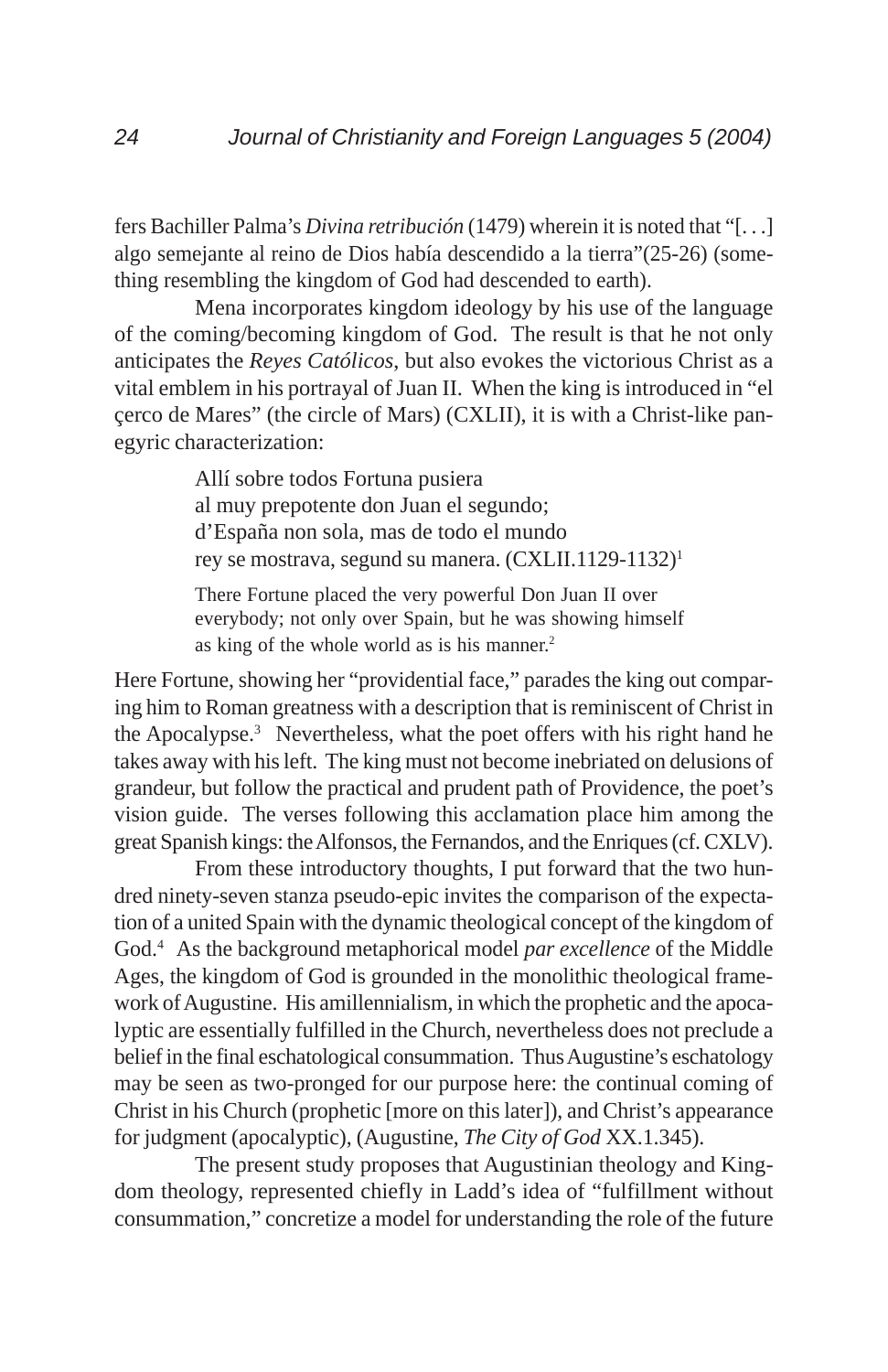in Mena's poem. Ladd asserts that "the mystery of the Kingdom is the coming of the Kingdom into history in advance of its apocalyptic manifestation" (*The Presence* 222). His conclusion resembles the way the Spanish poet incorporates anticipated changes and the future as "expectation" into the *Laberinto*. In Augustinian fashion the future is seen as moving into the present and passing into the past rather than as the present moving forward in linear motion (cf. *Confessions*, Bk.11). The presence of the future, to borrow Ladd's phrase, invades the here and now in various ways in the poem, frequently in a kind of temporal symbiosis. However, the future cannot be properly discussed in the *Laberinto* without considering its paradigmatic dependence on the kingdom of God, which in Christian thinking is perceived as coming or arriving (from *parousia*; "coming," "presence" [*Strong's* "The Greek Testament" 56]).

One aspect of Juan de Mena's many-faceted work which has received critical attention is the structural function of the wheel(s) of Providence (or Fortune) as they relate to the past and the present.<sup>5</sup> However, the apparently subdued role of the wheel of the future warrants further scrutiny. I believe it exerts a retrospective influence on the labyrinth Mena surveys in his poetic vision journey, governing the sense of expectation in the poem in much the same way that the kingdom of God "reaches back" from the future to impact the present. The poet achieves this in part by the use of Christian imagery where eschatological and apocalyptic allusions color his characterization of Juan II.

In the poem the wheel of the future houses the circle of Saturn, treating the hoped-for restoration as though it were a present reality. A structural picture of this sort in Mena should not be surprising since the notion of the "already-not yet" is present in Biblical eschatology. The proleptic element is frequently used by Paul, who can speak of the wrath of God as being so certain that he considers it as already come (1 Thess. 2.16). In a similar way the threefold expression of the wheel of Fortune grounds its hope for the future in Providence who rules the wheels.

The *Laberinto* also conveys a high level of confidence in the future due to the theological connections glimpsed under the order of Phoebus. Stanzas CXVI-CXVII begin with a salute to theologians of renown, philosophers, musicians, poets, prophets, etc., whose good behavior and wisdom will be sure guides for the future:

Aquí vi grand turba de santos doctores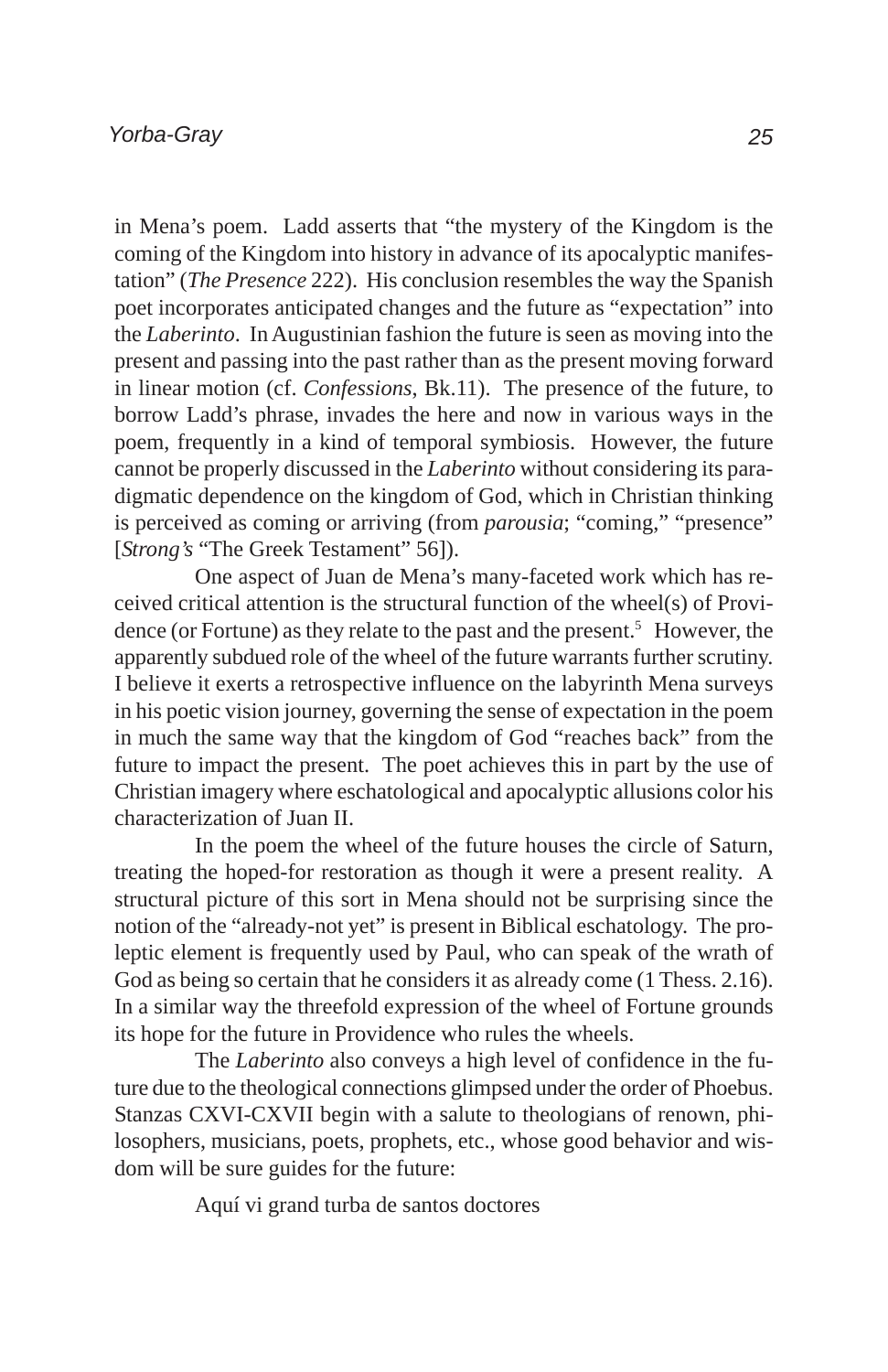e contemplativos de aquel buen saber que para siempre nos puede valer, faziéndonos libres de nuestros errores. (CXVI.921- 924) Here I saw a great crowd of holy wise ones and contemplatives of that good knowledge—always of value for us, liberating us from our errors.

These are followed by negative examples in stanzas CXXIX-CXXXI: wizards, necromancers, and the like. It is probably not coincidental that leaders in art and metaphysics, those who had formed a positive base for medieval literature, culture, and values, are placed under the light of the Sun (Lida de Malkiel*, Juan de Mena* 50). The special attention previously given to *doctores muy santos* (very holy wise authorities) creates artistic antithesis:

> estava Gerónimo alçando los cantos, Gregorio, Agustino velando respuesta; e vimos el santo doctor cuya fiesta [Aquinas] nuestro buen çésar jamás<sup>6</sup> solemniza, e otros doctores a quien canoniza la silla romana por vida modesta. (CXVII.931-936)

Jerome was there lifting up his songs, Gregory and Augustine careful with explanations; and we saw the holy doctor, whose feast our good Caesar always solemnizes, and other authorities that the seat of Rome canonizes for their modest life.

The four saints/doctors of the Church that Mena mentions here form a powerful confraternity in relationship to the deep structures of his world. The phrase "velando respuesta" indicates that they are answer sources for Mena's theology as guardians of orthodoxy.7 "Velar" is defined in the *Tentative Dictionary of Medieval Spanish* as "hacer guardia por la noche" (to stand guard during the night), or "mantenerse vigilante" (remain vigilant.) Both shades of meaning are applicable here in a figurative (guarding against spiritual darkness) as well as literal sense (defense and elucidation of the faith).

Augustine, who along with Aquinas is one of the most authoritative pillars, identifies the confusion of Babel with the *civitas terrene* (city of earth). To the contrary, the *civitas Dei* is God's ideal reign, which already has (in embryonic form) representatives on earth (Keyes 163). Spain's civil wars offer an obvious analogy with Babel's confusion—the true model for Spain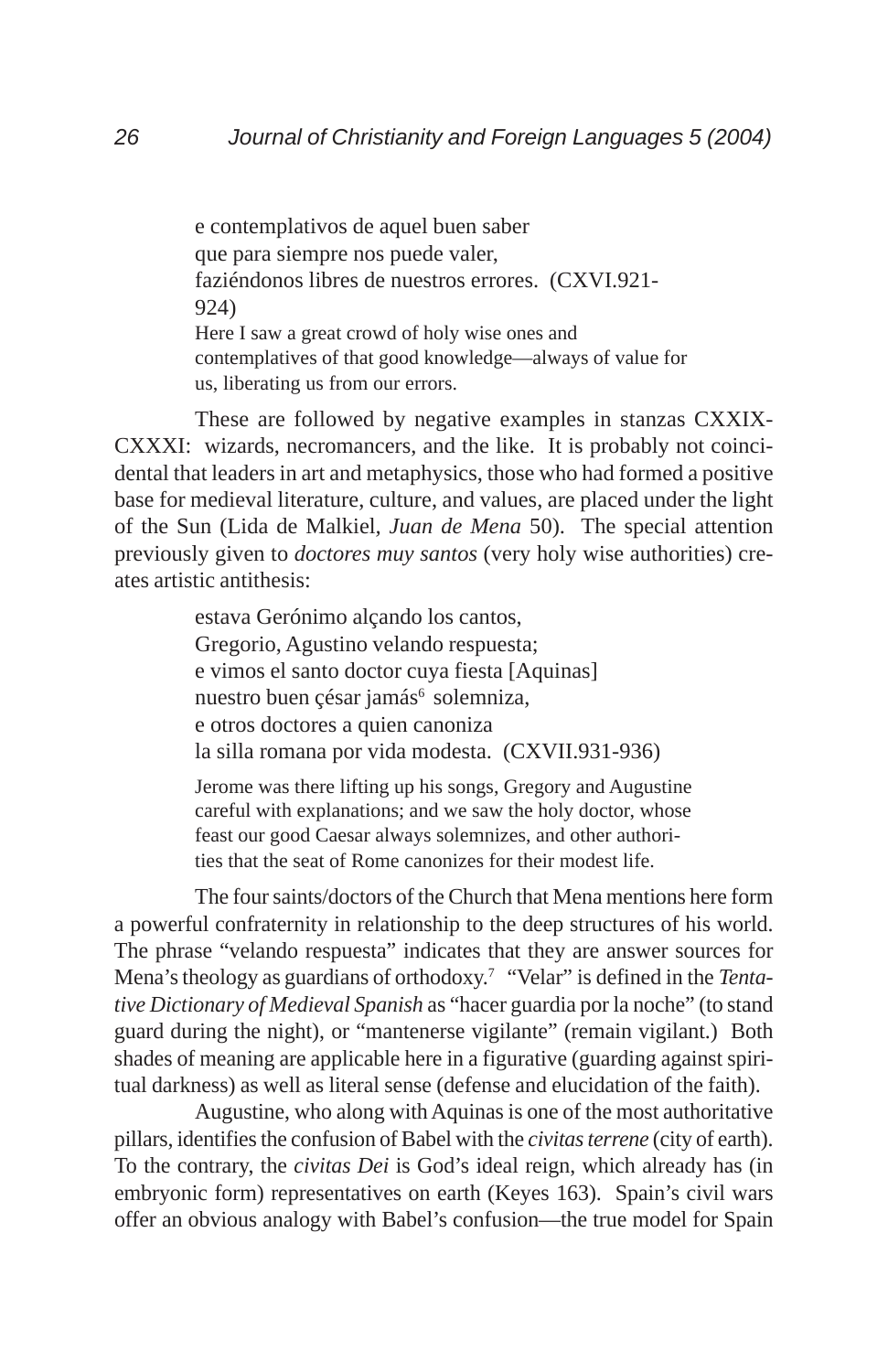being the Godly society depicted by St. Augustine. The coming kingdom of God and its Spanish mirror image must merge into a unity that displaces spiritual, and the resulting political, fragmentation, since a divided kingdom violates the Christianized archetypal metaphor of the universal Kingdom.

The analogy becomes even more acute when the poet expands the horizons of nationhood to include the whole world—his king will be ruler "d'España non sola, mas de todo el mundo" (CXLII.1131) (not only of Spain, but of the whole world). Based generally on Augustine and on Aquinas' *Summa Theologiae*, Mena aligns his Spanish kingdom with the ideal reign of God, since for the medieval mind the kingdom of God was not an abstraction so much as an obtainable reality. To this end the king's Latin secretary converts his verses into an exhortation toward wise government addressed to his sovereign:

> Muy claro príncipe, rey escogido de los que son fuertes por esta manera, la vuestra corona magnífica quiera tener con los tales el reino regido; ca éstos más aman con justo sentido la recta justicia que non la ganançia, e rigen y sirven con mucha costançia e con fortaleza en el tiempo devido. (CCXII.1689-1696)

> Most luminous prince, king chosen from among those who are strong in this way, may your magnificent crown desire to have your kingdom governed by such as these; because those who think fairly love true justice more than gain and rule and serve with much constancy and strength at the proper time.

I have alluded to a prophetic intention in the *Laberinto de Fortuna*, based on its involvement with the future as an instructive project that conveys moral and ethical purpose in the present. Behind the highly cultured *arte mayor* poetry, the poet blazons his prophetic theme. Bright's history of the kingdom of God provides a point of comparison when he notes that the prophets "for all their eschatological hope, focused upon the present to attack present sins, to plead for present repentance, to announce in presently coming events the judgment of God" (Bright 163). Juan de Mena is prophetic in the Old Testament sense because he looks for pragmatic results and change. Turek also calls our attention to strong prophetic elements in the *Laberinto*: "Juan de Mena se dispone a [. . .] censurar las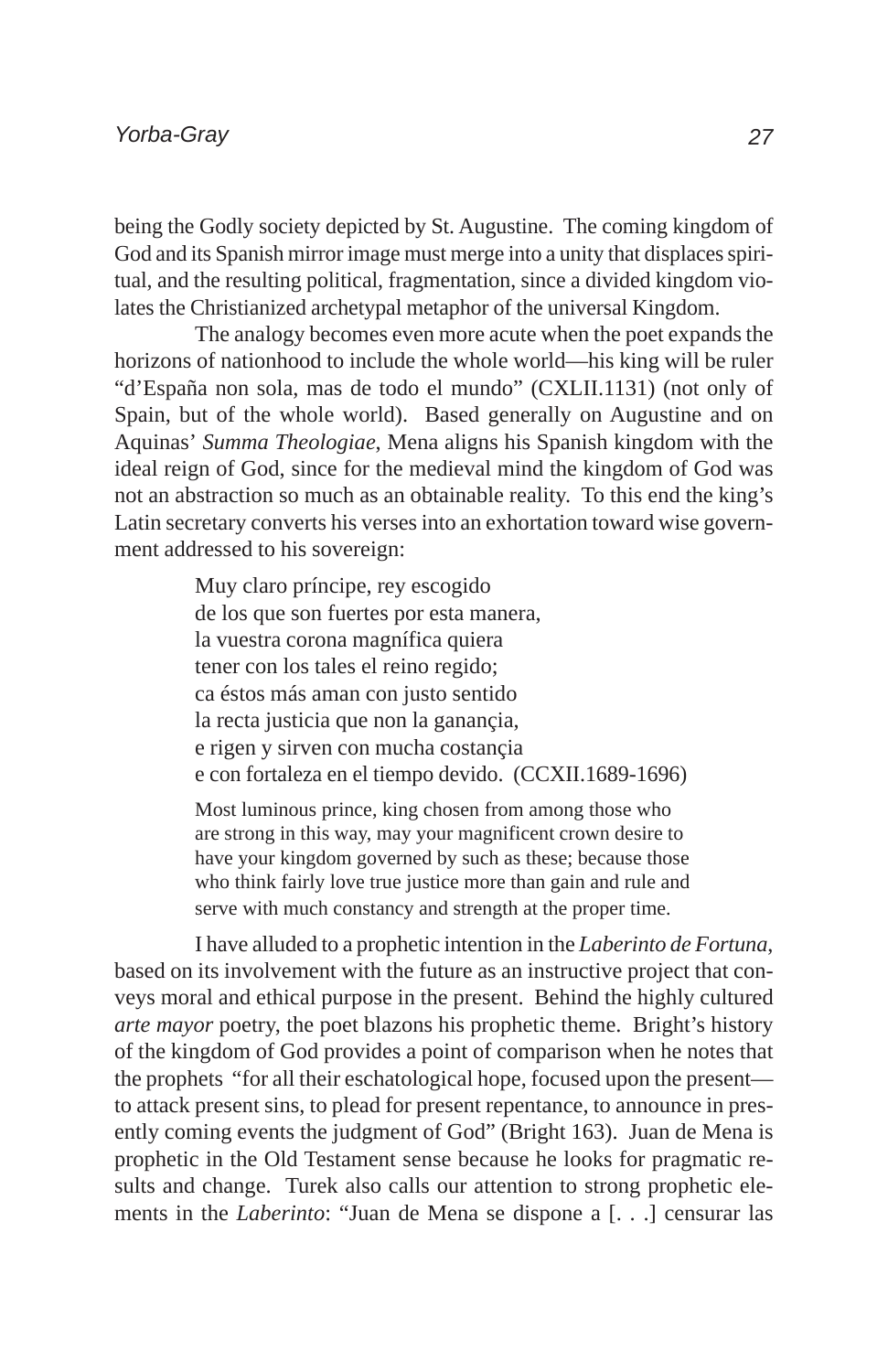incesantes guerras civiles y los orígenes de éstas, expone los vicios de una sociedad desquiciada, dedicada a dividirse y consecuentemente a destruirse a sí misma" (101) (Juan de Mena is prepared to censure the incessant civil wars and their causes; he exposes the vices of a society come unhinged, dedicated to divisions and consequently to its own self destruction).

Thus we can see that the prophetic components of the poem highlight the "presence" of a desired future that both instructs the king and prods him to lead Spain away from the path of feudal civil strife—provided of course that he choose fair-minded officials (see CCXII cited above). Mena differs from the true apocalyptics who believed that the blessings of the Kingdom cannot be experienced in the present age, which has been abandoned to evil and suffering (Ladd, *The Presence* 95). Indeed, he envisions a Spain expedited by the king's righteous action and not by apocalyptic catapulting.

With that said, however, Juan de Mena's practical theology and poetic technique did not preclude his use of apocalyptic elements. He depicts the war against the Moors in semi-apocalyptic terms (an in-breaking act of God), perhaps even as a holy war: "la ira, la ira bolved en los moros" (CCLV.2038) (Wrath, turn wrath back against the Moors). Generally in Spanish medieval literature, the Moors are typified as pawns of hell or people of the Antichrist, a commonplace perpetuated by Mena. In Spain, these end-time images had been defined for centuries as a great struggle between good and evil embodied in the Reconquest, and must therefore convey apocalyptic associations,<sup>8</sup> albeit as part of a larger conception of eschatological hope.

The *Laberinto* also suggests broad similarities to John's Revelation: both offer a visionary journey (cf. Rev. 4.1) and both are prophetic in Ladd's usage of the word ("the nature of prophecy is to let light shine from the future upon the present" [*Commentary* 14]). Ladd also points out what for us represents another area of commonality: that the Revelation goes beyond the prophetic perspective and carries an apocalyptic emphasis that is concerned "with the consummation of God's redemptive purpose and the eschatological end of the age" (*Commentary 14*).<sup>9</sup> In the *Laberinto* the prophetic, as understood here, is generally balanced with the apocalyptic; the future must be matched with sage present action.

Frye views this process in terms of typology, which is "a figure of speech that moves in time: the type exists in the past and the antitype in the present, or the type exists in the present and the antitype in the future" (80*).* Thus while Mena's ideal Spain is prefigured in the Biblical and Classical past, it simultaneously points toward or prefigures the kingdom of God. However,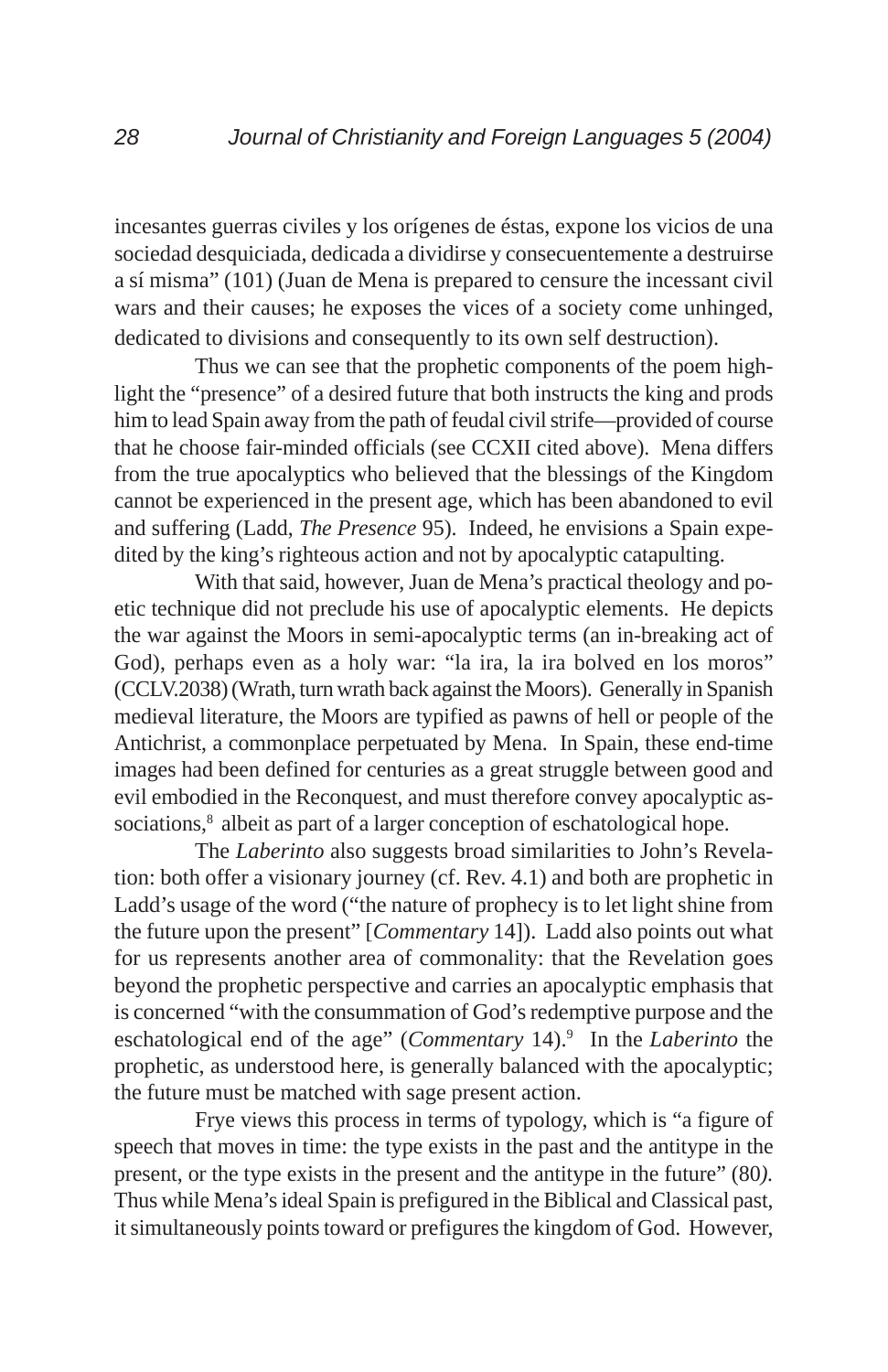typological movement may also be explained in reverse. Not only does the Spain that Mena envisages prefigure the future manifestation of the kingdom of God, but, more importantly for our study, it also is the result (effect) of that same future kingdom (as cause). The kingdom of God as paradigm shapes the unity of his poetic, eschatological, and political expectation.

From here we can see that the past, present, and future aspects of the wheel of Fortune reinforce and give shape to the structural movement of the *figurae* within the poem, since the wheel of the future is always becoming the wheel of the present, the only wheel in motion:

> Bolviendo los ojos a do me mandava, vi más adentro muy grandes tres ruedas: las dos eran firmes, inmotas e quedas, mas la de en medio boltar non çesava. (LVI.441-444) Returning my gaze to where she [Providence] commanded me, looking further in I saw three very large wheels: two were firm, immobile and quiet, but the center one did not stop turning.

The constant "becoming" of the middle wheel carries the authoritative weight of correspondence to the present and coming kingdom of God. It shares, along with the wheels of the past and future, an essential unity since the three wheels represent the totality of time (LVIII). The future, like the past, is viewed as an integral part of the present and is not disassociated in a merely sequential linear mode. The third wheel, while depicted as representing, not a chimera or religious illusion, but a concrete age, is nevertheless paradoxically perceived, appropriated, and in a certain sense, experienced in the present. Its futurity is not intangible because it is already "[. . .] conçebido en la divina mente" (LX.479) (conceived in the divine mind)—it is merely beyond mankind's capability to grasp: "saberse por seso mortal non podiera" (LIX.473) (could not be known by mortal mind), and as in Augustine, it is in constant motion towards and through the present (*Confessions* 269).

The idea of a "substantial futurity" is found directly in Mena's *simulacras* (roughly "images" (LIX.466 cited below)) of the future. The *Oxford Latin Dictionary* defines *simulacrum* variously as "that which resembles something in appearance [. . .] a likeness [. . .] an image produced by reflection." *Simulacrum* and its approximate synonym, *figura* 'form, shape, image, or likeness' were normative reference points for a poet well versed in Latin like Mena, in part due to the usage of figurative interpretations of the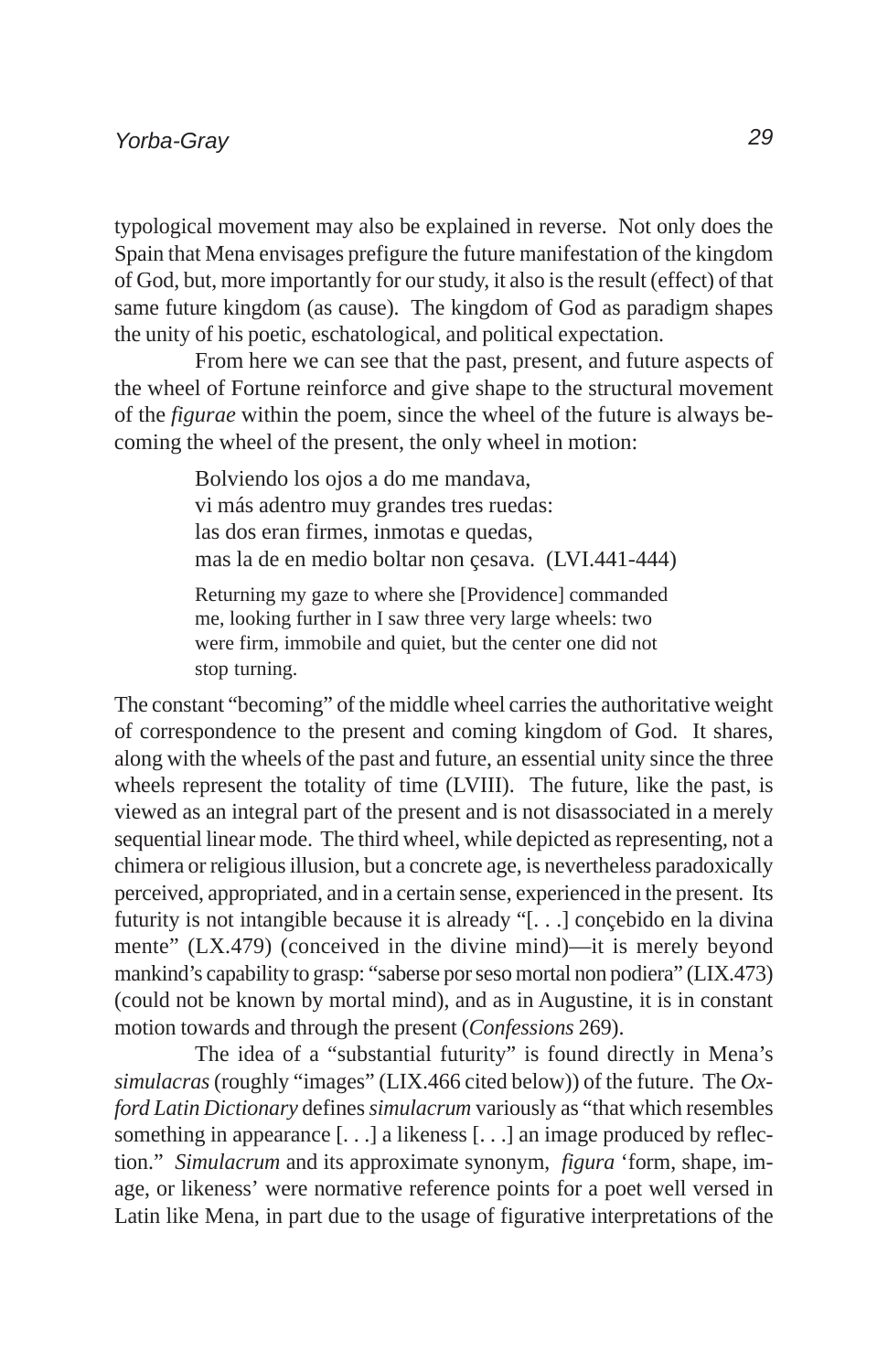Bible from the fourth century on (Auerbach 44). For Mena, then, the third wheel has real existence because it contains the forms (*figurae*) and images (*simulacra*) of those who "will be" (they already exist in the Divine mind):

> Así que conosce tú que la terçera contiene las formas e las simulacras de muchas personas profanas e sacras, de gente que al mundo será venidera e por ende, cubierta de tal velo era su faz, aunque formas tú viesses de hombres, por que sus vidas aún nin sus nombres saberse por seso mortal non podiera. (LIX.465-472) And so you know that the third one contains the forms and

> many profane and sacred images of future persons, and therefore they have a veil over their faces. Even if you saw them as human forms, you wouldn't be able to know their lives or their names.

The future is no more unreal than the past since they are both connected by figures. Auerbach's explanation of the chain of prefiguration (58) and Augustine's assurance that the future already has "being" (*Confessions* 268) provide clues to Mena's literary conceptualization of the future. Davis exemplifies this principle citing the poet's praise of the heroic past (and I would add, of a heroic future) as an attempt to arouse a heroic present (156). Once again we see the implied apocalyptic side of the poet as he integrates the figures (both historical and those yet to be) through the three wheels. Bearing in mind that the outside wheels of the past and future are stationary while the middle wheel of the present turns, Kermode's elucidation on the nature of the apocalyptic clarifies the relationship between the wheels:

> Apocalypse depends on a concord of imaginatively recorded past and imaginatively predicted future, achieved on behalf of us, who remain 'in the middest.' Its predictions, though figurative, *can* be taken literally, and as the future moves in on us we may expect it to conform to the figures. (8)

Gericke's terminology, "apocalypse now," also captures the essence of how Juan de Mena treats his future discourse; that is, "its becoming in the present is the sought out impact" (53).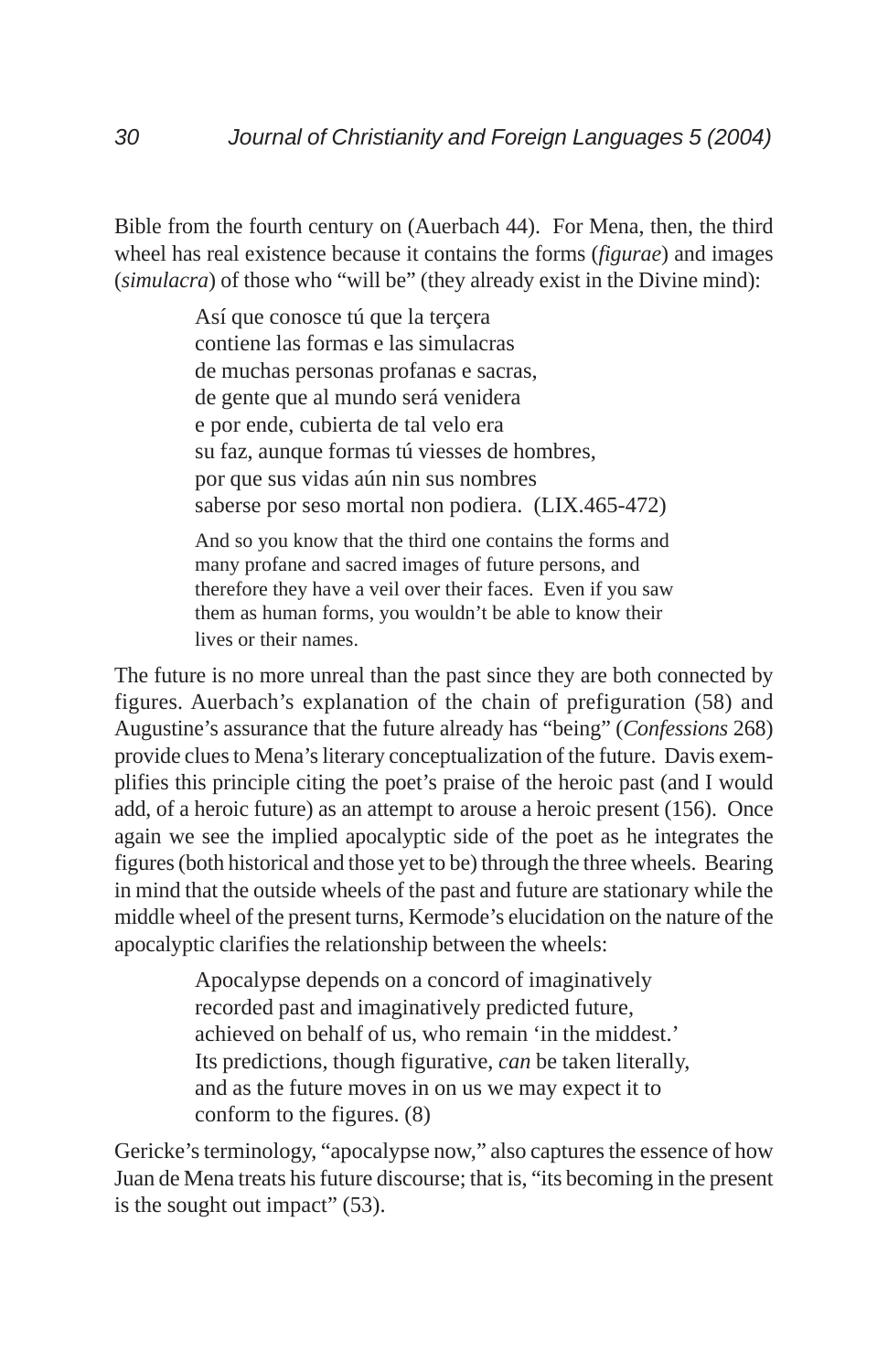In this way the poet manipulates the present with imported eschatological imagery applied in the form of optimistic praises for Juan II. These are quickly followed by profuse admiration for Alvaro de Luna, who was the court favorite until his terminal fall from royal grace in 1453, and the subsequent loss of his head (*La crónica del Rey* 684a-691a). Don Alvaro nevertheless resembles a Christ figure in the *Laberinto* and in some of Mena's other poems—a sacrificial Christ-like *exemplum* that the king can learn from by association.10 Space does not permit a full discussion here, however, and the focus will remain on the king, who as protagonist must determine his own and the nation's destiny. To this end, Providence addresses herself openly to the king's situation. She assuages the narrator's apprehensions about the future with a stirring prophecy of Juan II's triumph that employs the Messianic, apocalyptic accolades evidenced in the following passages:

> «Será rey de reyes, señor de señores, sobrando, vençiendo los títulos todos . . . » (CCLXXI.2161-2162).

He will be King of kings and Lord of lords, overcoming and defeating all titles.

Note the similarity in structure to the passage compared below, reproduced from memory as the reversal of phrases seems to indicate.

> Ellos [the beast and his allies] pelearán contra el Cordero, y el Cordero los vencerá, porque es el Señor de los señores, y el Rey de los reyes; y los que están con él son llamados, y elegidos, y fieles. ([*Spanish for emphasis*] Rev. 17.14)

These shall make war with the Lamb, and the Lamb shall overcome them: for he is Lord of lords, and King of kings: and they that are with him *are* called, and chosen, and faithful.

The Messianic implications of the passage noted here extend even beyond the victorious "King of kings" association. The comparison of Juan II to Christ is echoed in Mena's poetry outside of the *Laberinto* as well:

> *Rey virtud, Rey vençedor, prinçipe nunca vençido,* [. . . . . . . . . . . .] bien como Judas cualquiera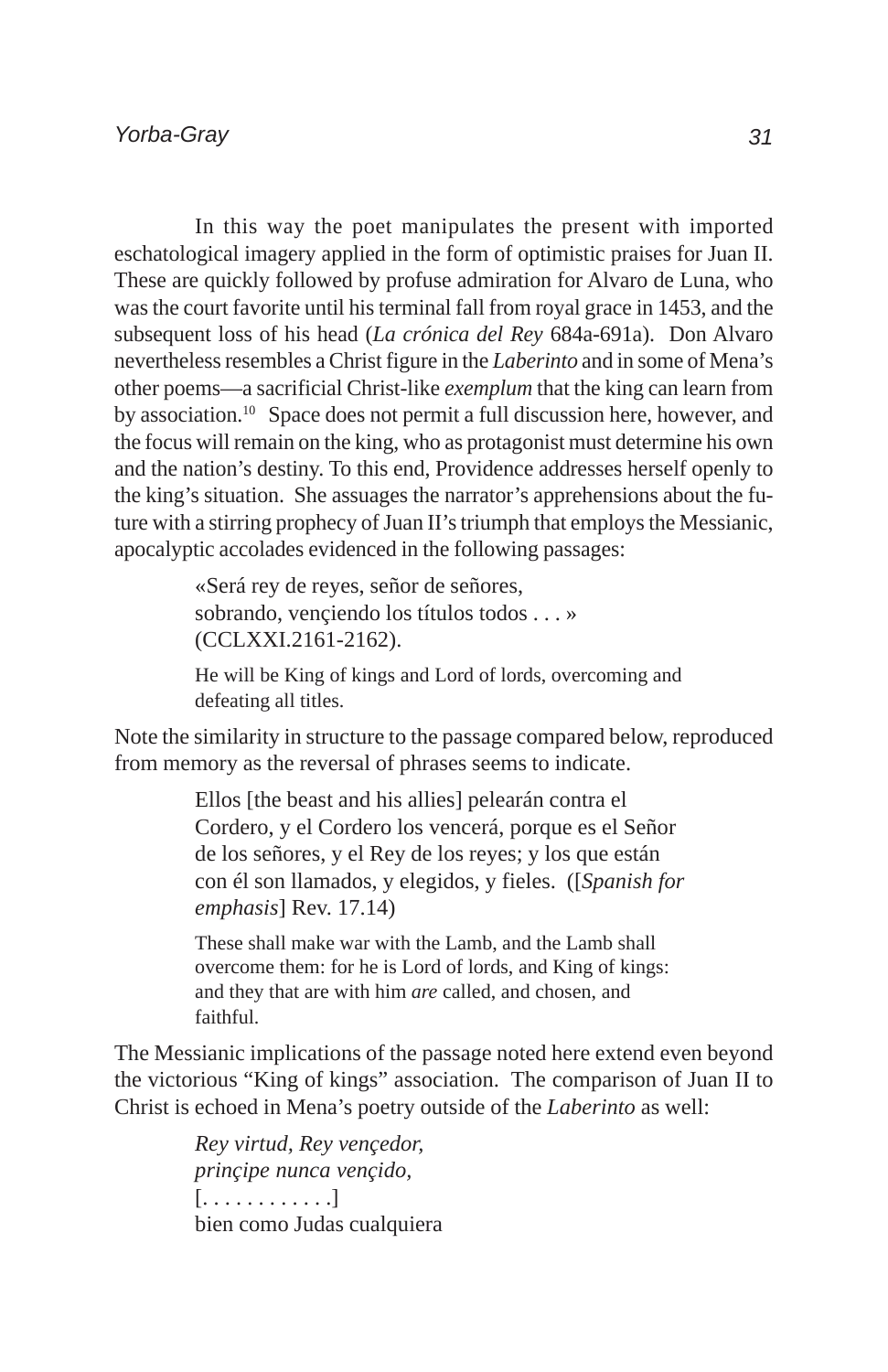que pensare lo contrario. (qtd. in De Nigris, "Nota para la tradición" 139)

Virtuous and conquering king, prince never defeated; whoever might think differently is just like Judas.

In the *Laberinto* the king's moment of highest glory, his *claro tiempo*, is the epoch pointed to by his predecessors; all who have come before will pale by comparison:

> e tal e tan alto favor de loores sus fechos ilustres al tu rey darán qu'en su claro tiempo del todo serán con él olvidados sus anteçesores. (CCLXXI.2165-2168) And they will give their brilliant deeds and such high favors

of praise to your king, such that in his illustrious time all who came before will be forgotten.

This is surely an "artistic apocalyptic consummation"—the ultimate answer to those who doubt that the king (and his right-hand man, Alvaro de Luna) can bring the blessings of the future to the political labyrinth that is their contemporary Spain. Juan II is and will be an even greater king, but his kingdom can only approximate the realized kingdom of God and its living metaphor on earth, the Church, in proportion to his will to act in obedience.<sup>11</sup> As Aquinas taught: "The greatness of kingly virtue also appears in this, that he bears a special likeness to God, since he does in his kingdom what God does in the world" (*On Kingship* 41.72, n.). In the same spirit of obedience to the model, Juan II's reign is subordinated to the heavenly kingship:

> Sanad vos los reinos de aqueste reçelo, ¡o prínçipe bueno, o novel Agusto, o lumbre d'España, o Rey mucho justo, pues rey de la tierra vos fizo él del çielo!; (CCXXX.1833-1836).

Heal the kingdoms of this uncertainty, Oh good prince, Oh new Augustus, Oh flame of Spain, Oh most just king, since the King of heaven made you king of earth.

The passage carries a number of Messianic allusions: Christ is known as healer, prince of peace, light of the world, one who brings justice, and as a king sent from heaven. The figure of Augustus is also invoked allegorically,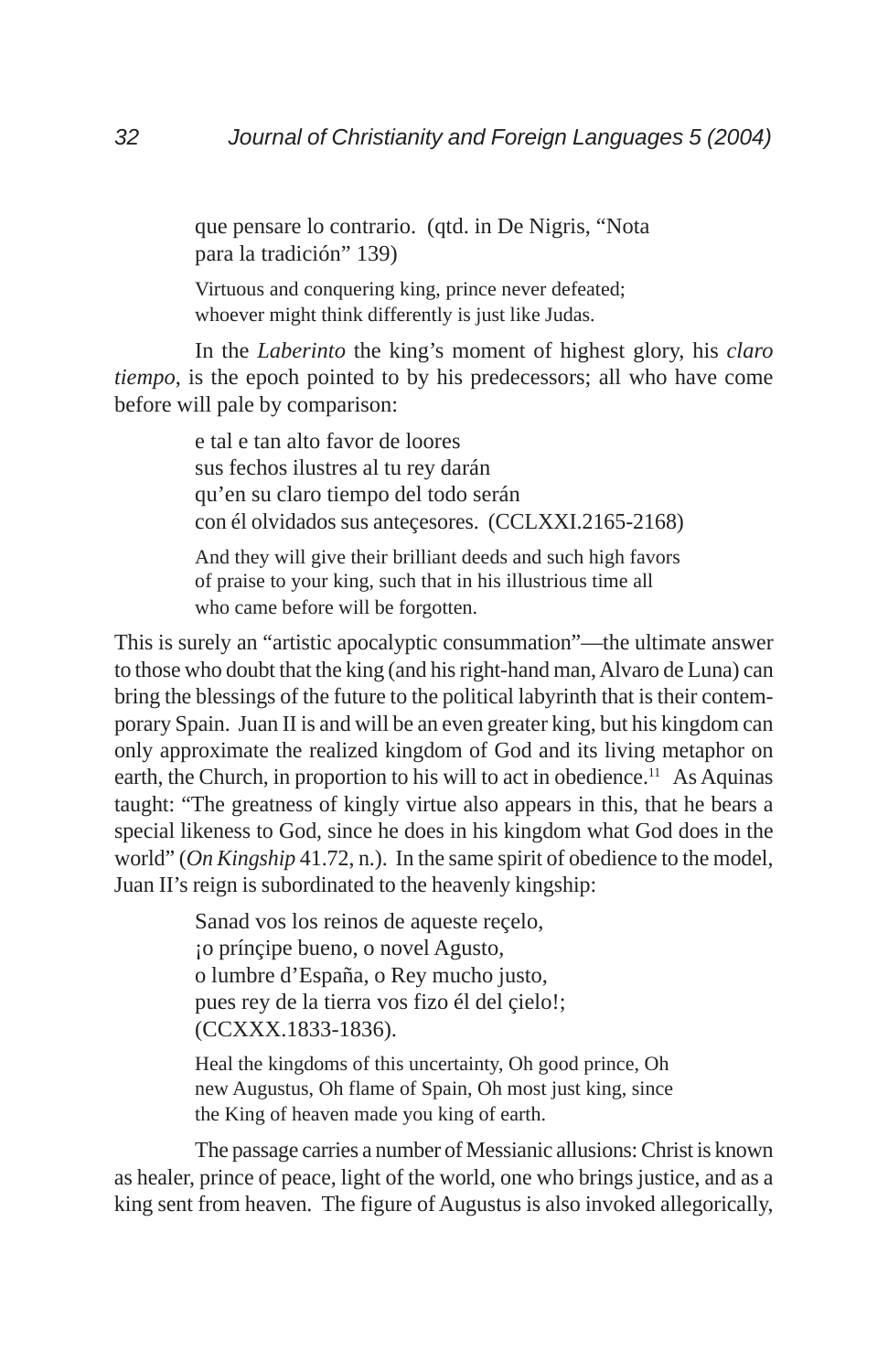perhaps to remind the king of the goal of the Holy Roman Empire to unite the earthly and heavenly kingdoms under one banner (Figgis 85).

Mena, however, avoids reckless speculation and follows the guarded example of Jesus, who is cautious about spelling out a specific future even though his teachings contain apocalyptic elements: "But of that day and hour knoweth no man, no, not the angels of heaven, but my Father only" (Matt. 24.36). Likewise, Providence is reluctant to pry into the details of the future:

> e más abaxando su boz sabidora, representava ya, como callando, los tiempos futuros de cómo e de quándo será vuestra mano jamás vençedora. (CCXCII.2333-2336)

And lowering her wise voice and becoming quiet, she already was demonstrating how and when your hand will always be victorious in future times.

The final section of the poem ties off the eschatological implications found in the *Laberinto.* Lida de Malkiel recognizes a classical *topos* in stanzas CCLXVIII-CCLXIX ("Yo, que las señas vi del claro día" [CCLXIX.2145] [I who saw the signs of the ilustrous day]); an "*amanecer mitológico*" (mythological dawn) is introduced, which is an "expresión mítica de un hecho natural" (*La tradición clásica en España* 133) (mythical expression of a natural event). She notes that the mythological dawn goes back to Homer (122), and was later Christianized in Prudentius's poetry (*La tradición clásica* 125). It is conceivable that the *topos* can be interpreted allegorically in relationship to the "vision of the future" that is presented in stanzas CCLXVIII-CCXCVII and complements our notion of the kingdom of God as guiding metaphor.

Stanza CCXCIII of this section has the poet-narrator sounding very much like one of the star-gazing apostles before the assumption of Jesus:

> Yo que quisiera ser certificado d'estas andanças y cómo serían, e quando los tienpos se nos mudarían e quándo veríamos el reino pagado, iten quisiera ser más informado de toda la rueda que dixe futura, e de los fechos que son de ventura o que se rigen por curso fadado. (2337-2344)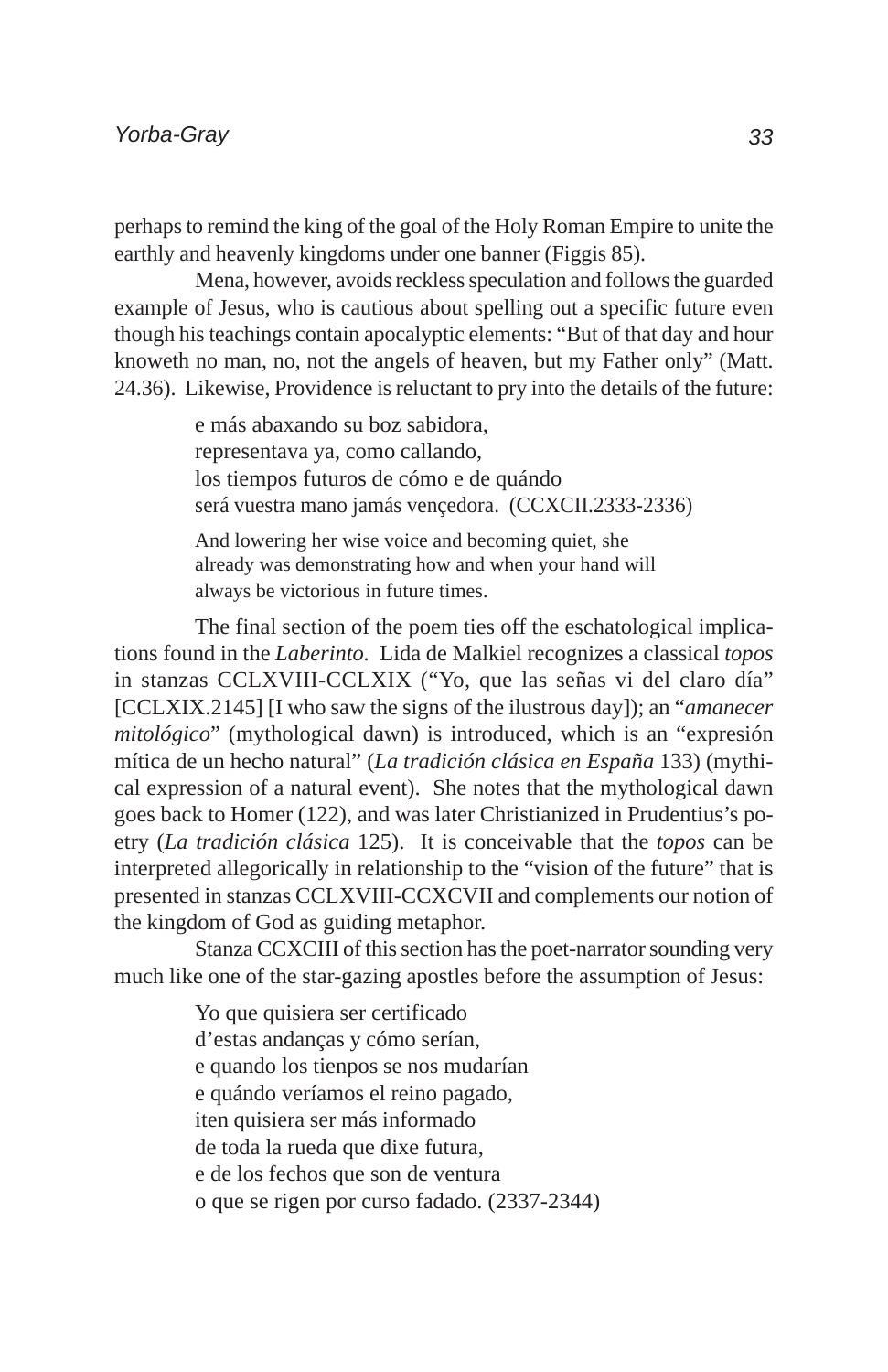I wanted to be sure of these happenings and when they would be, and when the times would change for us, and when we would see the kingdom at peace; likewise, I desired to be better informed all about the wheel I called future, and concerning the fortunate events or those that are ruled by the course of fate.

Compare Acts 1.6: "When they [the Apostles] were come together, they asked of him, saying, Lord, wilt thou at this time restore again the kingdom to Israel?" Jesus replies that "It is not for you to know the times or the seasons, which the Father hath put in his own power" (Acts 1.7). Providence responds to the poet in much the same way and her image diffuses, leaving him the work at hand but without a specific diagram for the future. Similarly, Jesus is taken up in a cloud, which "received him out of their sight" (Acts 1.9). Perhaps it is not pressing the analogy too far to offer that Providence also promises power for the king ("será vuestra mano jamás vençedora" [CCXCII.2336] [your hand will always be victorious]) much as Jesus promises the coming power of the Holy Spirit to the anxious apostles who are left standing with their inquisitiveness unsatisfied.

The apostolic concern for the coming kingdom of God is also echoed in the following stanza: "e quando veríamos el reino pagado" (CCXCIII.2340) (and when we would see the kingdom pacified). Vasvari Fainberg offers *"tranquilo"* (tranquil), and *"pacífico"* (peaceful), as synonyms for *pagado* ("*apacado"* in her edition) (217). Kerkhof interprets the term as "*pacificado* (pacified,) and "*calmado*" (calm) (252). The notion of a coming peaceful, just dominion borrows heavily from the legendary golden age and from the kingdom of God and its corollary, an earthly millennial reign. The hope of such a kingdom presented to Mena's sovereign implies a simile: the just, peaceful, future reign of Juan II will be like the kingdom of God—if indeed not indistinguishable from it. He is thus helping to do the work of God—creating the *Kingdom*—even as he seeks the unity of an earthly political kingdom. The details of the future are hidden: "fuyeron las ruedas e cuerpos humanos, / e fueron las causas a mí latitantes" (CCXCV.2359-2360) (The wheels and the human forms vanished, and for me were hidden causes), but the examples represented on the wheels are enough.

The poet then urges the king to do whatever is necessary to make the prophecies happen (notice the final position of "perfetas" below, meaning "cumplidas, [complete,] and acabadas" [finished] [Santibáñez Escobar 88]; from the Latin *perficere* [to bring about, cause, bring to completion]):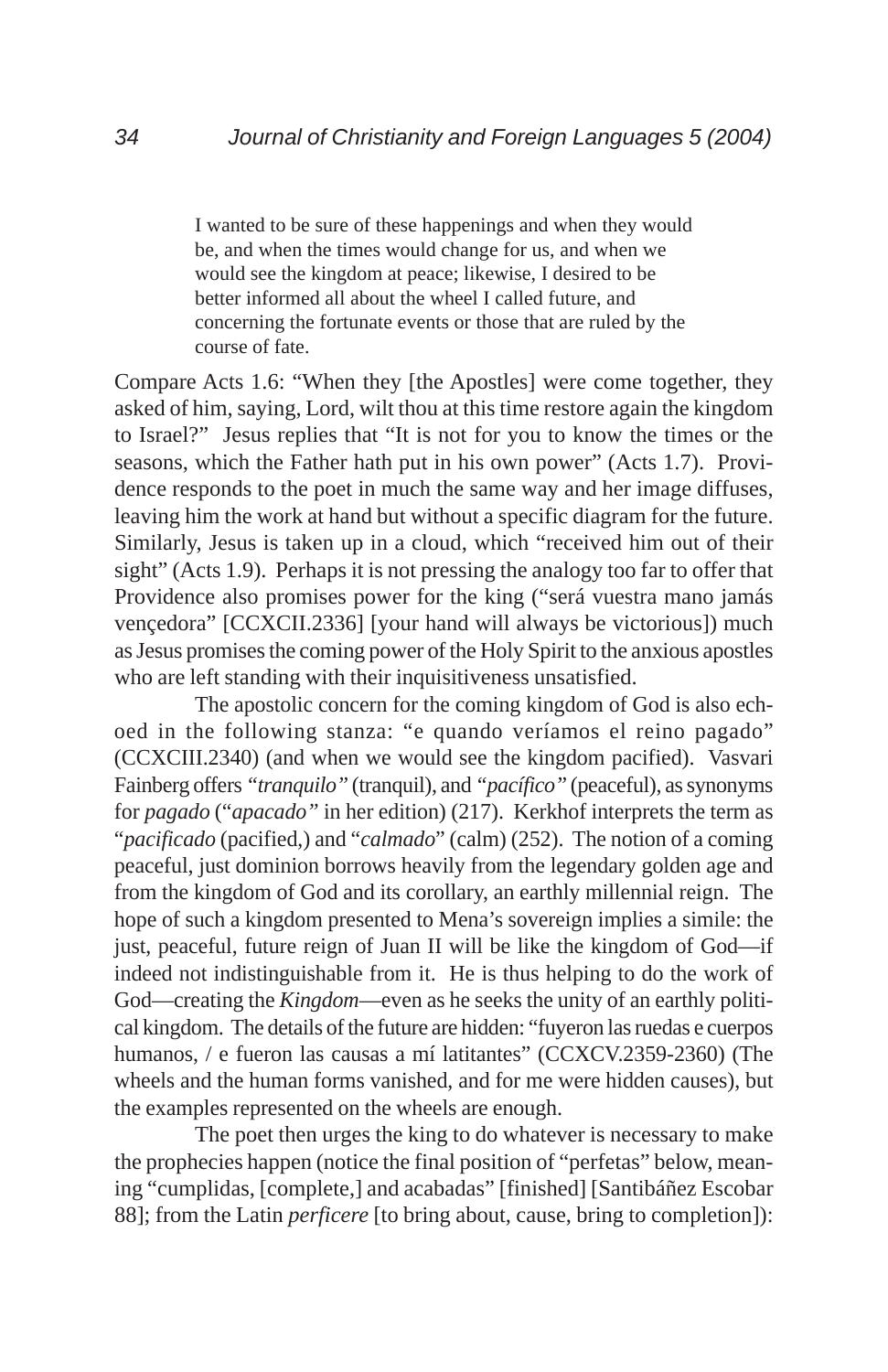Pues si los dichos de grandes profetas e los que demuestran las {veras} señales, e las entrañas de los animales, e todo misterio sotil de planetas, e vatiçinio de artes secretas nos profetizan trïunfos de vos, fazed verdaderas, señor rey, por Dios, las profecías que non son perfetas. (CCXCVI.2361-2368)

If then the sayings of the great prophets, and those that show true signs, and animal entrails, and all of the subtle mysteries of the planets, and the predictions of secret arts all prophesy your triumph, then by God Lord King, make the imperfect prophecies come to pass.

These prophecies will remain incomplete without the king's active participation. As on other occasions, Mena does not deny the pagan antecedents; he merely supercedes them by allegorizing the pagan past. The "por Dios" in the penultimate line should not be taken as a conversational expression, but rather literally—reliance on God's power in addition to his own resolution is what will make the prophecies and even the pagan predictions come to completion—right now they are only unfinished allegories. In the mandate to Juan II in the following verse, "Fazed verdadera la grand Providencia" (CCXCVII.2369) (Make the great Providence true [i.e., don't make a liar out of her]), the poet coyly emphasizes the point that even Providential guidance must be mixed with a good portion of human resolve.

However, in summary, there is more than pragmatics at work; his confidence in the future based on the known ending, in this case the "last things" of the Christian Bible, is also noteworthy. As expressed by Ricoeur, "the recollection of the story governed as a whole by its way of ending" (154), is clearly a surer bet for an orthodox Christian poet than random movement into an unknown future. Expressed differently by Quint: "epic linearity [. . .] becomes a teleology: *all events are led, or dictated, by an end that is their cause*. The parade of history reaches a transhistorical or eschatological finish line" ([italics mine] 33). Similarly, on the fictional level we experience a kind of poetic-political eschatology in the *Laberinto*. Beltrán concludes that: "When we see Juan II in the wheel of the present we see him there not for whatever he may become, but for what he is . . . Within the fictional level the king is a finished product" (330).

When the vision fades (CCXCIV), the king is positioned to take the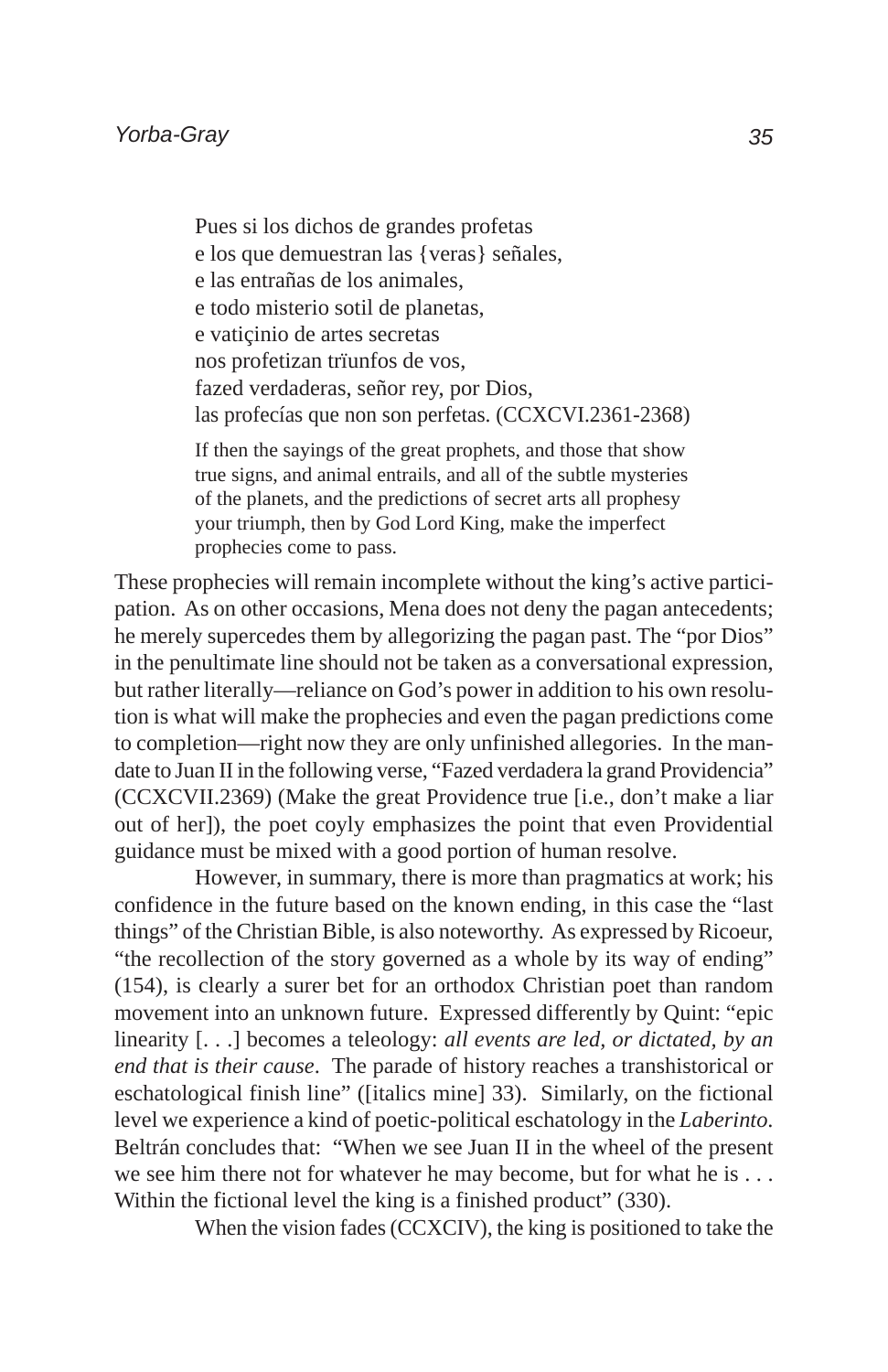first installment on his future glory and strength in an already-not yet paradox typical of eschatological thought in Christianity. To gratify Providence, he must proceed with the Reconquest: "¡Oh virtüosa, magnífica guerra!" (CLII.1209) (Oh virtuous, magnificent war!). He will then move toward his own mini-eschatological victory over the Moors, since it has, in fact, been (pre)ordained "[. . .] por mando divino" (CCXCVII.2371) (by divine command). Mena then puts on the final touch to what has earlier been confirmed: "por que la vuestra real excellencia / aya de moros puxante victoria" (CCXCVII.2373-2376) (in order that your royal Excellency have decisive victory over the Moors). The fame referred to in stanza CLII.1212, "por gloria en los çielos y fama en la tierra" (for glory in the heavens and fame on earth), is closely related to the future proposed by the Cordovan poet: glory and fame take on a timelessness of their own in the "magnífica guerra." It is assumed that the Reconquest, as opposed to political fratricide, will bring the kingdom of God to Spain and symbolically to the rest of the world.

Mena both advocates a politically reconciled Spain and simultaneously visualizes it as completed—the realized *simulacra* of the third wheel. Though his work does not explicitly demonstrate a sophisticated eschatological system, the Spanish bard nevertheless appears to have absorbed and recast the background theology in his own terms. In this way his masterpiece creates an interface between the theological expectation of God's kingdom on the one hand, and a budding pre-national kingdom anticipation on the other, enhancing the poem's accessibility to its Christian audience—Juan II and beyond.

## **Notes**

<sup>1</sup> All quotes are from Kerkhof's edition of the *Laberinto de Fortuna*. The prose translations from Spanish to English are mine for the *Laberinto* and other Spanish sources.

2 Nepaulsingh sees this as a deceptive prophecy of Fortune (119).

<sup>3</sup> For further reading on the dual nature of Fortune in the Middle Ages, see Patch, Green, and Salinas in the Works Cited as a point of departure.

<sup>4</sup> In theological terms, the central meaning of the kingdom of God is controlled by the Greek word *basileia*, meaning reign or rule rather than the concrete idea of realm. For Ladd, "[. . .]it becomes possible to understand how the Kingdom of God can be present and future, inward and outward, spiritual and apocalyptic" (*The Presence* 42).

5 Lapesa has demonstrated that the three wheels are not, after all, at the mercy of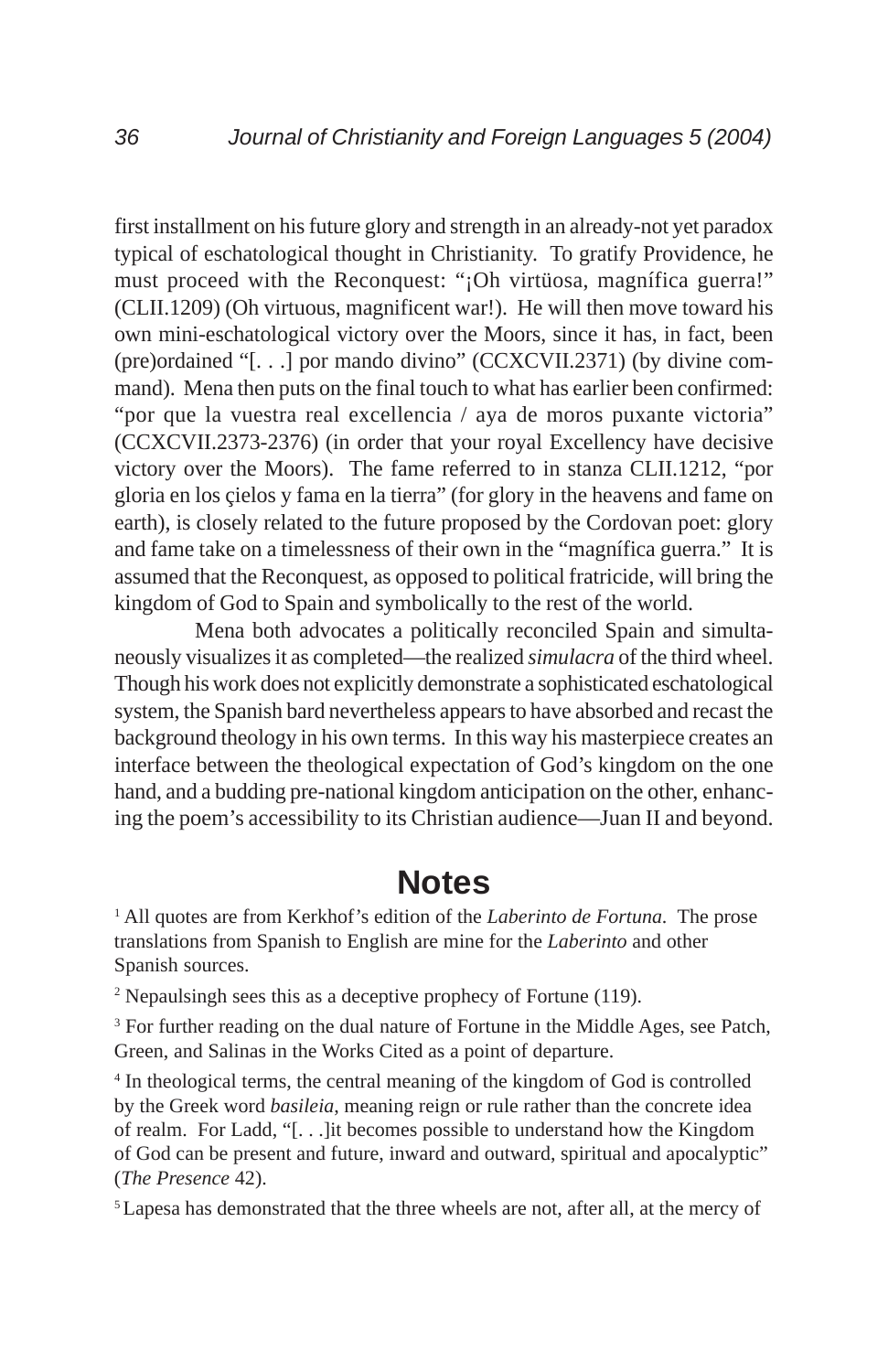#### *Yorba-Gray*

Fortune, but are structurally controlled, "para exhibir ejemplaridades merecedoras de imitación o repulsa" (117) (In order to display examples worthy of imitation or rejection), making it possible to use the terminology "wheels of Providence" interchangeably with "wheels of Fortune."

<sup>6</sup> Non-specialists may need to be reminded that *jamás* has the value of "siempre" (always) in Mena's poetic language.

7 Strangely, their importance has been overlooked by such as Ramos Suárez, who ventures: "No nos parece casual . . . que los santos se hallen ausentes en la composición del gran poema alegórico" (606) (It does not seem accidental that the Saints are found missing from this great allegorical composition).

<sup>8</sup> See Nepaulsingh for a wider treatment of the apocalyptic theme in the *Laberinto* and other works of the Spanish Middle Ages, and cf. Gericke for a differing perspective.

<sup>9</sup> See Ladd's *Commentary* for a fuller range of interpretive positions on St. John's *Apocalypse*. Ladd combines the preterist and the futurist methods (10-14).

<sup>10</sup> The poet characterizes Don Alvaro as a virtuous and just conquering warrior: "«Este cavalga sobre la Fortuna / y doma su cuello con ásperas riendas" (CCXXXV.1873-1874 [cf. Rev. 19.11]).

<sup>11</sup> Bright observes the conditional nature of covenant promises: "The covenant is not mechanical and in the nature of things; it is a bilateral, moral agreement and can be voided" (65).

## **Bibliography**

- Aquinas, St.Thomas. *On Kingship: To the King of Cyprus.* Trans. Gerald B. Phelan. Intro. I. Th. Eschmann. Westport, CT: Hyperion, 1979.
- Auerbach, Erich. *Scenes from the Drama of European Literature*. Vol. 9. Minneapolis: U of Minnesota P, 1984. 9 vols.
- Augustine, Saint. *The City of God*. Ed. and Trans. Marcus Dods. 2 vols. New York: Hafner, 1948.
- —. *Confessions*. Trans. R. S. Pine-Coffin. NY: Barnes & Noble, 1992.
- Beltrán, Luis. "The Poet, the King and the Cardinal Virtues in Juan de Mena's *Laberinto*," *Speculum* 46 (1971): 318-32.

Bible (see: Santa Biblia. The Holy Bible. Bilingual version, 1986)

Bright, John. *The Kingdom of God*. Nashville: Abingdon, 1953.

Castro, Américo. *Aspectos del vivir hispánico: espiritualismo, mesianismo, actitud personal en los siglos XIV al XVI*. Santiago de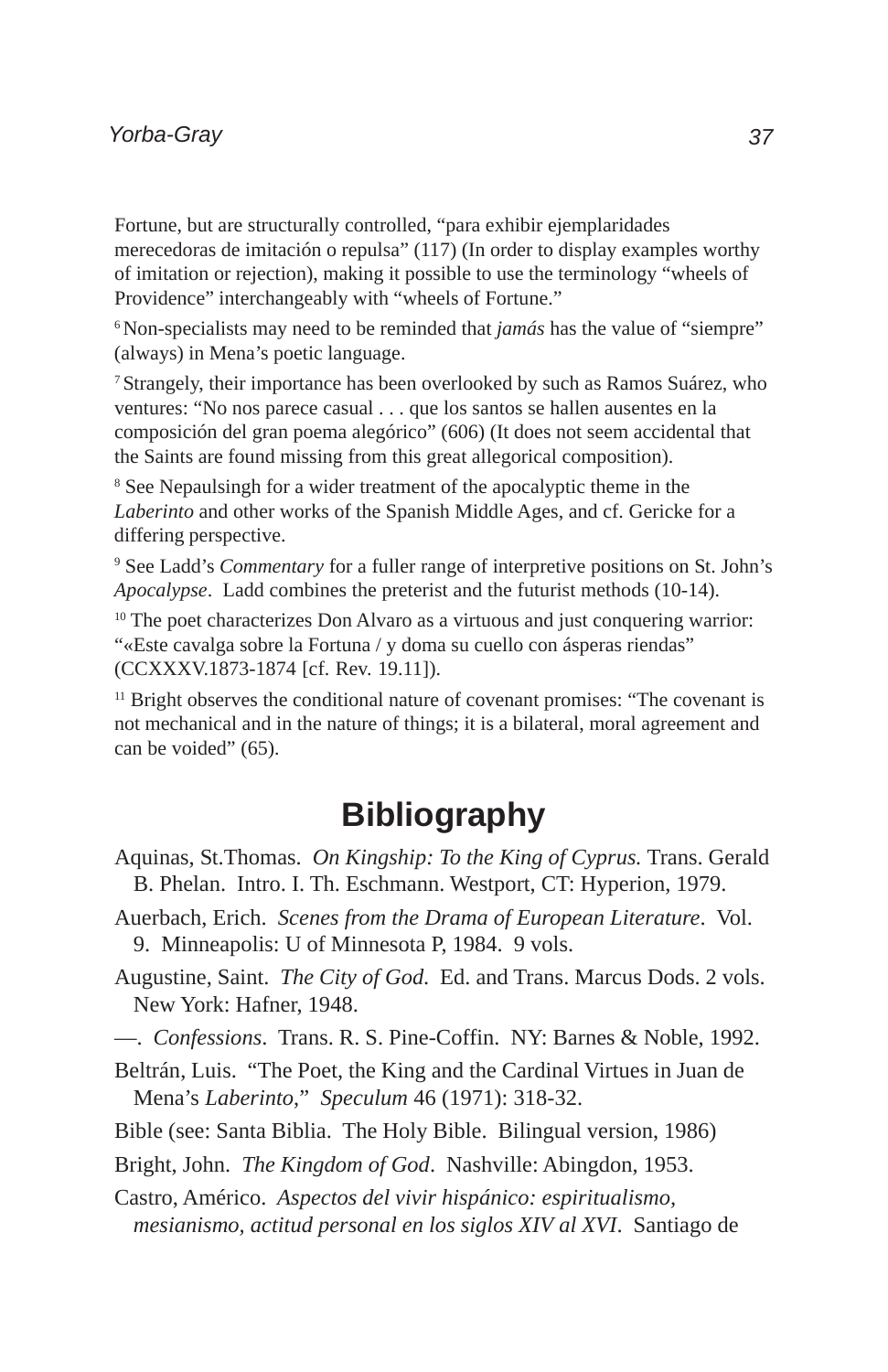Chile: Cruz del Sur, 1949.

- *La Crónica del serenísimo Príncipe don Juan, segundo rey deste nombre en Castilla y en León.* Por Fernán Pérez de Guzmán. *Crónicas de los Reyes de Castilla*. *Biblioteca de Autores Españoles.* Vol. 68. Madrid: Rivadeneyra, 1877. 278-695.
- Davis, Gifford. "The Development of a National Theme in Medieval Castilian Literature." *Hispanic Review* 3 (1935): 149-161.
- De Nigris, Carla, ed. "Nota para la tradición de las poesías políticas de Juan de Mena." *Incipit* (Buenos Aires) 6 (1986): 129-140.
- Figgis, John Neville. *The Political Aspects of St. Augustine's* City of God. London: Longmans, 1921.
- Frye, Northrop. *The Great Code, the Bible and Literature.* New York: Harcourt, 1981.
- Gericke, Philip O. "Mena's *Laberinto de Fortuna*: Apocalypse Now?" *La Corónica* 17 (1989): 1-17.
- Green, Otis H. "Sobre las dos Fortunas: de tejas arriba y de tejas abajo." *Studia Philológica*. *Homenaje Ofrecido a Dámaso Alonso.* Madrid: Gredos, 1961. 143-54.
- Kerkhof, Maxim. P.A.M, ed. *Laberinto de Fortuna*. By Juan de Mena. Madrid: Castalia, 1995.
- Kermode, Frank. *The Sense of an Ending.* New York: Oxford UP, 1967.
- Keyes, G. L. *Christian Faith and the Interpretation of History*. Lincoln: U of Nebraska P, 1966.
- Ladd, George Eldon. *A Commentary of the Revelation of John*. Grand Rapids, MI: Eerdmans, 1972.
- —-. *The Presence of the Future*. Grand Rapids, MI: Eerdmans, 1974.
- Lapesa, Rafael. *De la Edad Media a nuestros días*. Madrid: Gredos, 1967.
- Lida de Malkiel, María Rosa. *Juan de Mena, poeta del prerrenacimiento español*. México: El Colegio de México, 1950.
- —-. *La tradición clásica en España*. Barcelona: Editorial Ariel, 1975.
- Mena, Juan de. *Laberinto de Fortuna*. Ed. Maxim P.A.M. Kerkhof. Madrid: Castalia, 1995.
- Nepaulsingh, Colbert I. *Towards a History of Literary Composition in Medieval Spain*. Toronto: U of Toronto P, 1986.